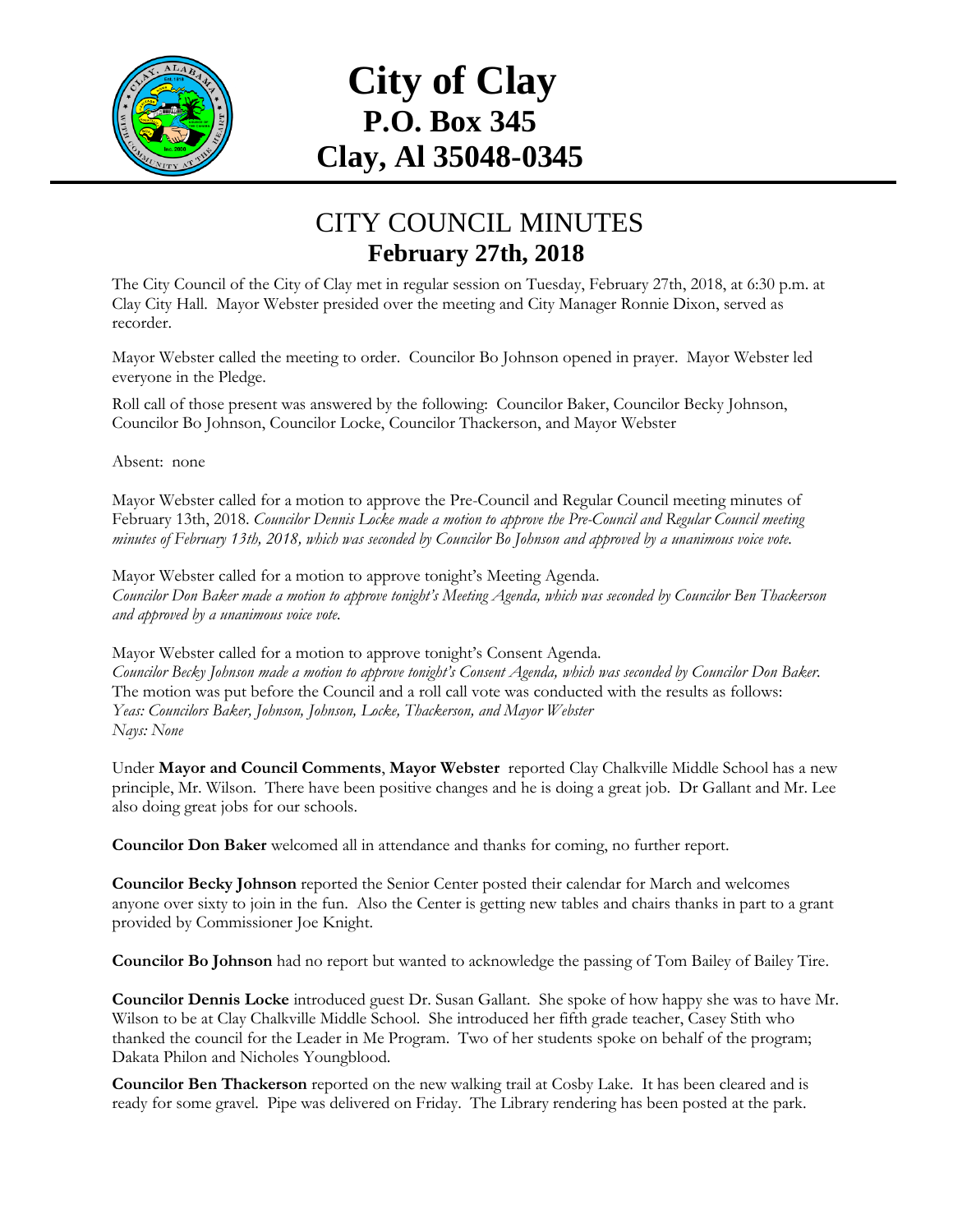

## **CITY OF CLAY CITY COUNCIL MINUTES February 27th, 2018**

Under the **City Manager's Report**: Mr. Dixon introduced David Cork who presented his findings of the 2017 audit. He stated the audit went well and the city had another good year. The city had revenues that exceeded expenditures by \$547,000. Cork said that the city has a total debt of roughly \$5,250,000, but that the city repaid \$280,000 of it this year. Next year the city will be due to pay an additional \$295,000 toward the debt. The city's finances are divided into three funds: General Fund, Capital Improvement Fund and Gas Tax Fund. All of the funds had revenues in excess of the expenditures except the Gas Tax Fund, The city did a lot of work on the roads this year and expenditures exceeded revenue by right at \$75,000. Even though the Gas Tax Fund expenditures exceeded its revenue, Cork said that the city still has a surplus of \$82,000 in the fund. Mr. Dixon stated we expect for that gas fund to be in the red because the state just doesn't give us enough money, so we're using general fund monies to pave roads. That's what we've accomplished. Dixon said that the city will likely spend more money this year due to a lot of money being put toward the library fund.

Mr. Dixon reported the account balances in the General Fund  $= $577,343.22$ ; Contractors Bond  $=$ \$152,038.80; Capital Improvement Fund = \$492,991.74; 4 & 5 Cent Gasoline Fund = \$99,561.29; 7 Cent Gasoline Fund = \$54,934.34; Building Fund = \$791,333.50; Paving Supplement Fund = \$300,000.00; Contingency Fund  $= $1,100,000.00;$  BBT Fund  $= $71,777.68;$  Ballpark Registration Income  $= 23,885.00$  and Ballpark Sports Expense  $= (12,837.44)$ .

Mr. Dixon called for Council to consider a motion to sign over the title of the surplus grapple truck to Pinson. *Councilor Don Baker made a motion to approve signing over the title which was seconded by Councilor Ben Thackerson and approved by a unanimous voice vote.* 

Mr. Dixon called for a motion allowing the Mayor to instruct Mr. Summers to begin proceedings to collect from Turner Foods. *Councilor Bo Johnson made a motion to begin proceedings which was seconded by Don Baker and approved by a unanimous voice vote.* 

Under **Reading of Petitions, Applications, Complaints, Appeals, Communications, etc.,** Mayor Webster announced that there were none.

**Under Public Hearings**, Mr. Dixon presented ALC-2018-01 which is a change of ownership for Chalkville Shell. Mayor Webster entertained a motion to approve ALC-18-01. *Councilor Don Baker made a motion to begin approve ALC-2018-01 which was seconded by Ben Thackerson and approved by a unanimous voice vote.* 

Mayor Webster called for a motion to move to unanimous consent. *Councilor Dennis Locke made a motion to move into unanimous consent which was seconded by Councilor Becky Johnson and approved by a unanimous voice vote.* 

Mayor Webster introduced Ordinance 2018-02 which would amend ordinance 2005-56. This amendment "puts some teeth" into the ordinance which takes the procedure out of criminal court and into a more enforceable procedure. *Councilor Don Baker made a motion to approve Ordinance 2018-02 which was seconded by Councilor Bo Johnson*. The motion was put before the Council and a roll call vote was conducted with the results as follows:

*Yeas: Councilors Baker, Johnson, Johnson, Locke, Thackerson, and Mayor Webster. Nays: None*